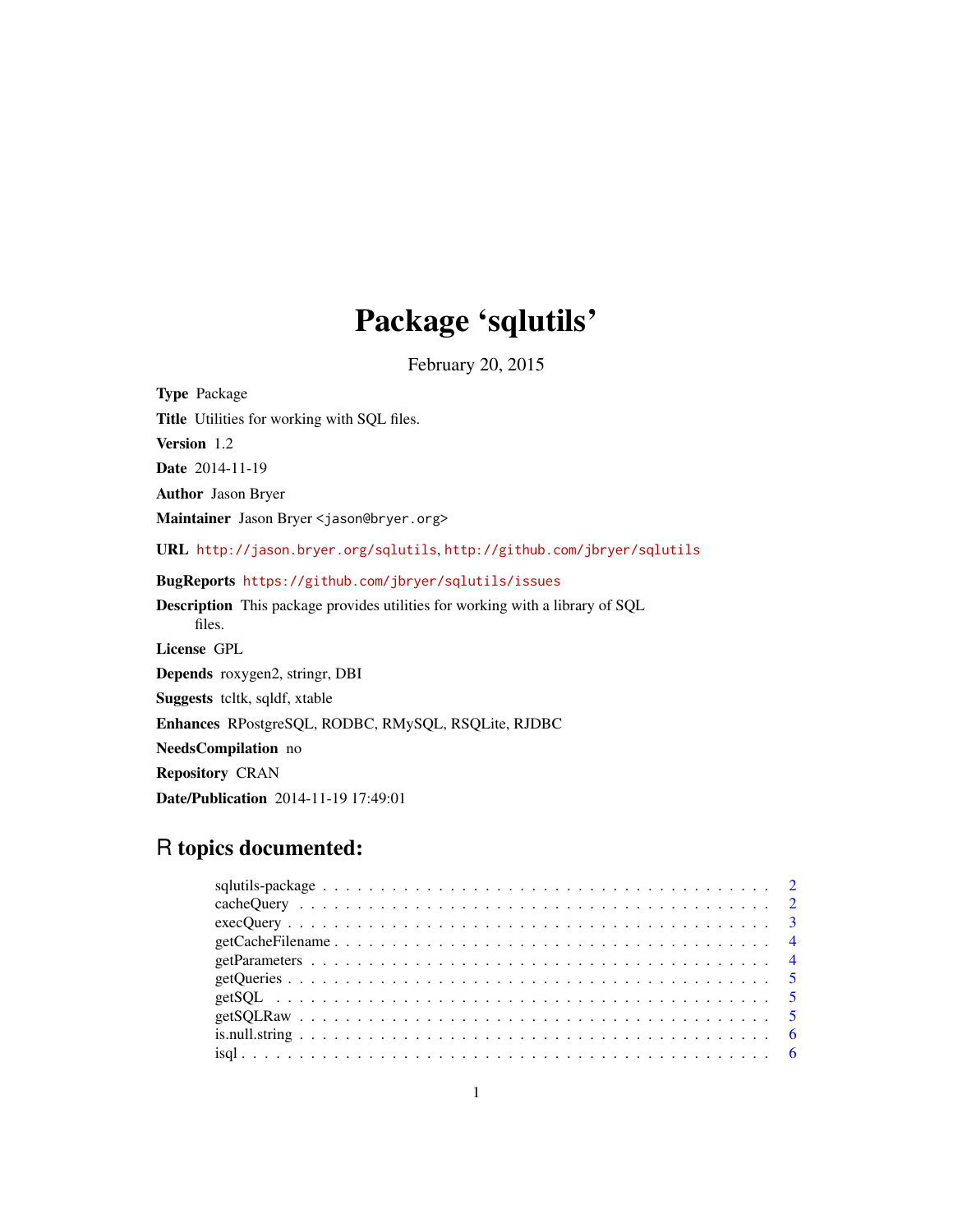# <span id="page-1-0"></span>2 cacheQuery

| Index | 14 |
|-------|----|

sqlutils-package *Utilities for working with SQL files.*

#### Description

Utilities for managing a library of SLQ files.

#### Author(s)

Jason Bryer <jason@bryer.org>

cacheQuery *Function for working with cached queries.*

#### Description

This will first look in the given directory for a CSV or Rda version of the file, if it exists, that will be read and returned. Otherwise it will execute the query and then saves a CSV or Rda file.

#### Usage

```
cacheQuery(query = NULL, dir = getwd(), filename = getCacheFilename(query
  = query, dir = dir, ext = format, ...), format = "rda", maxLevels = 20,
  ...)
```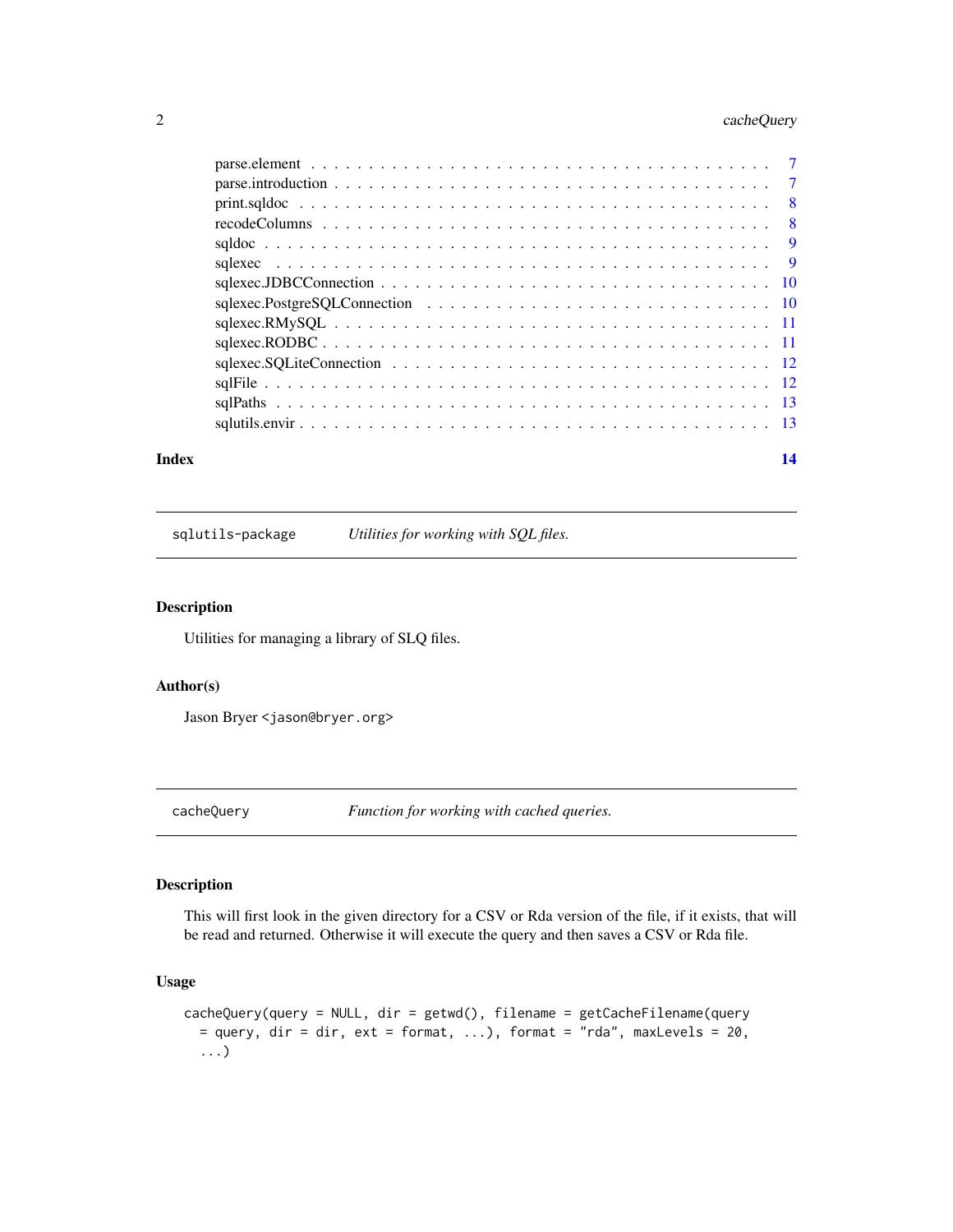# <span id="page-2-0"></span>execQuery 3

# Arguments

| dir       | the directory to save and load cached data files. Defaults to the current working<br>directory ( <i>i.e.</i> getwd. |
|-----------|---------------------------------------------------------------------------------------------------------------------|
| filename  | the filename of the cached data file.                                                                               |
| query     | the query to execute.                                                                                               |
| maxLevels | the maximum number of levels a factor can have before being converted to a<br>character vector.                     |
| .         | other parameters passed to the execQuery function including query parameters.                                       |
| format    | either csv for comma separated value files or rda for R data files.                                                 |

# Value

a data frame.

<span id="page-2-1"></span>

| Executes the specified query and returns a data frame. This func-   |
|---------------------------------------------------------------------|
| tion currently supports RODBC, RSQLite, and RMySQL. For other       |
| databases, use getQuery() and execute the $SQL$ statement using the |
| <i>appropriate database connection.</i>                             |
|                                                                     |

# Description

Executes the specified query and returns a data frame. This function currently supports RODBC, RSQLite, and RMySQL. For other databases, use getQuery() and execute the SQL statement using the appropriate database connection.

## Usage

```
execQuery(query = NULL, connection = NULL, maxlevels = 20, ...)
```
# Arguments

| query      | the query to execute.                                                                                               |
|------------|---------------------------------------------------------------------------------------------------------------------|
| connection | the database connection.                                                                                            |
| maxLevels  | the maximum number of levels a factor can have before being converted to a<br>character. Set to NULL to not recode. |
| $\cdots$   | other parameters passed to get SQL and sqlexec.                                                                     |

#### See Also

sqlexec, cacheQuery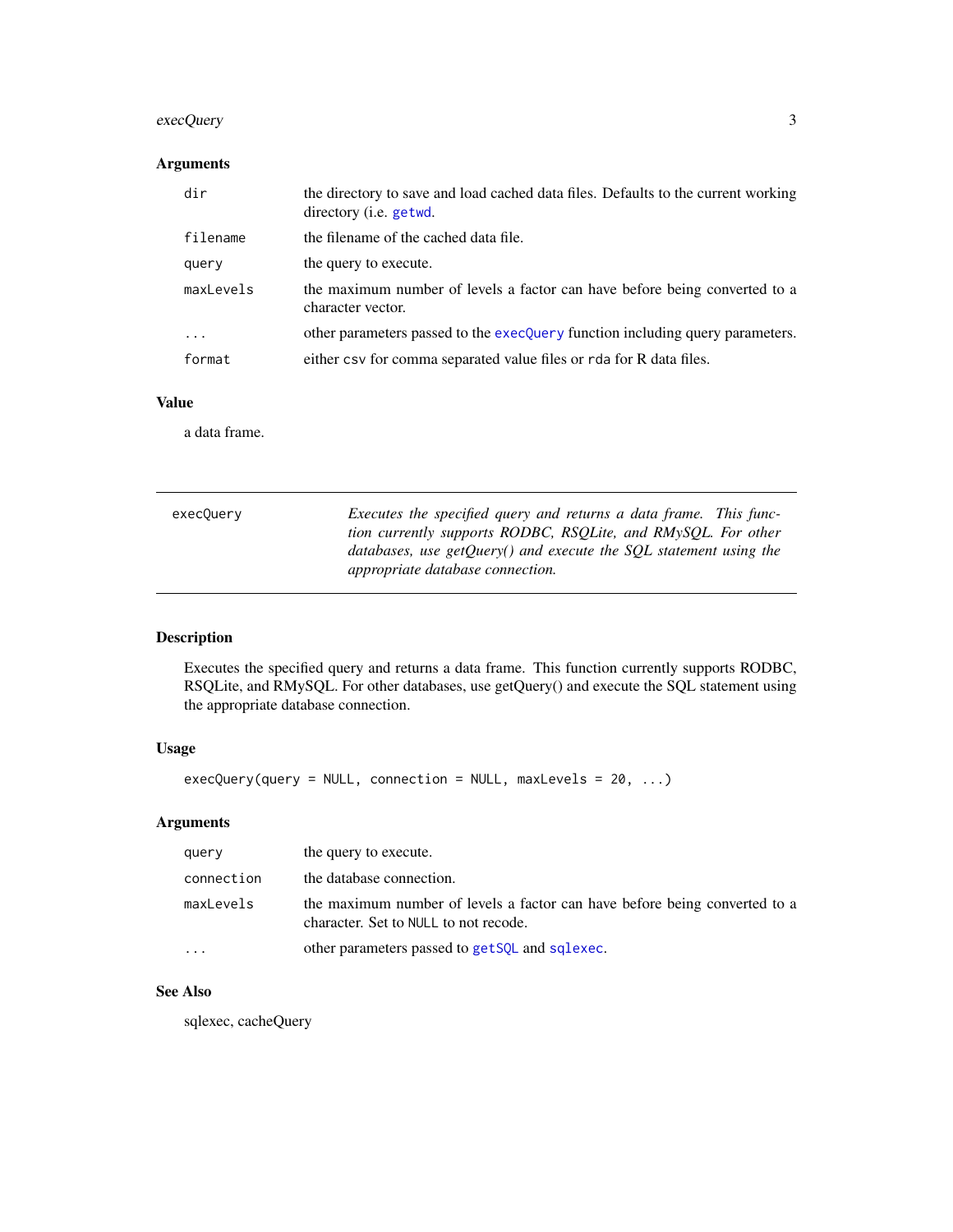<span id="page-3-0"></span>

Returns the complete filepath to the cache file.

# Usage

```
getCacheFilename(query, dir = getwd(), ext = "csv", ...)
```
# Arguments

| query | the query name.                          |
|-------|------------------------------------------|
| dir   | the directory to save the cache file to. |
| ext   | file extension.                          |
|       | query parameters.                        |

#### Value

full filepath to the cached file.

getParameters *Returns the parameters that must be set for the given query.*

#### Description

Returns the parameters that must be set for the given query.

#### Usage

```
getParameters(query)
```
#### Arguments

query the query name.

#### Value

list of parameter names.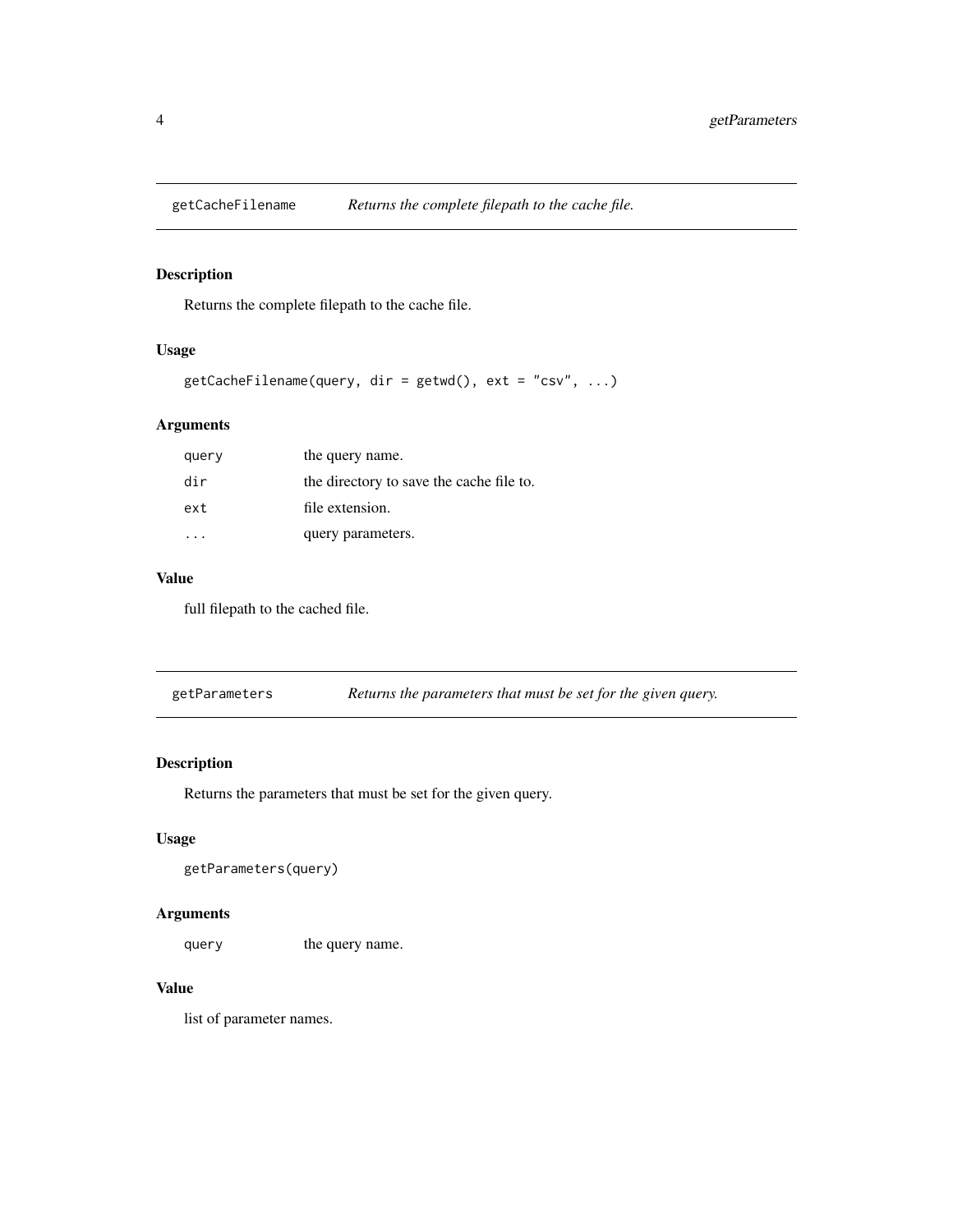<span id="page-4-0"></span>

Returns a list of available queries in the current repository.

#### Usage

getQueries()

<span id="page-4-1"></span>getSQL *Returns the query as a string with the parameters set.*

#### Description

Returns the query as a string with the parameters set.

#### Usage

 $getSQL$ (query = NULL, ...)

#### Arguments

| query    | the query name. |
|----------|-----------------|
| $\cdots$ | SQL parameters. |

#### Value

the SQL string with parameters replaced.

| getSQLRaw | Returns the SQL from the file without the parameters replaced. |  |
|-----------|----------------------------------------------------------------|--|
|-----------|----------------------------------------------------------------|--|

#### Description

Returns the SQL from the file without the parameters replaced.

#### Usage

getSQLRaw(query)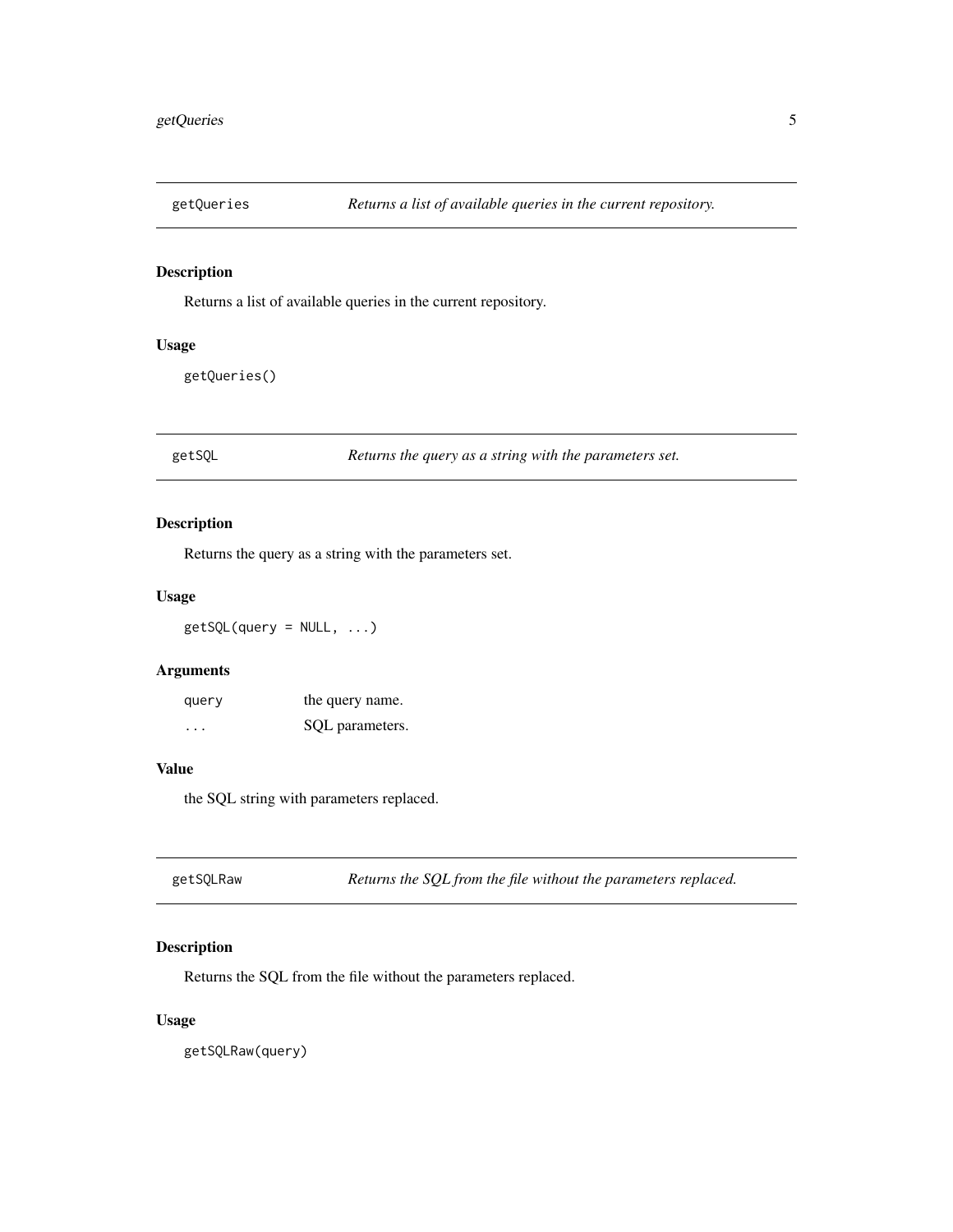#### <span id="page-5-0"></span>Arguments

query the query name.

## Value

the unedited SQL statement.

is.null.string *Does the string contain no matter, but very well [:space:]?*

#### Description

Does the string contain no matter, but very well [:space:]?

#### Usage

is.null.string(string)

#### Arguments

string the string to check

#### Value

TRUE if the string contains words, otherwise FALSE

isql *Interactive SQL session.*

#### Description

This function will start an interactive SQL session. The user can enter SQL statements and execute them against the given database connection. This was initially developed as a teaching tool for learning SQL.

#### Usage

 $isql(conn, sql = character(), envir = baseenv(), ...)$ 

| conn      | a database connection.                                   |
|-----------|----------------------------------------------------------|
| sal       | initial SOL statement.                                   |
| envir     | the environment to save data frames when executing save. |
| $\ddotsc$ | other parameters passed to sqlexec.                      |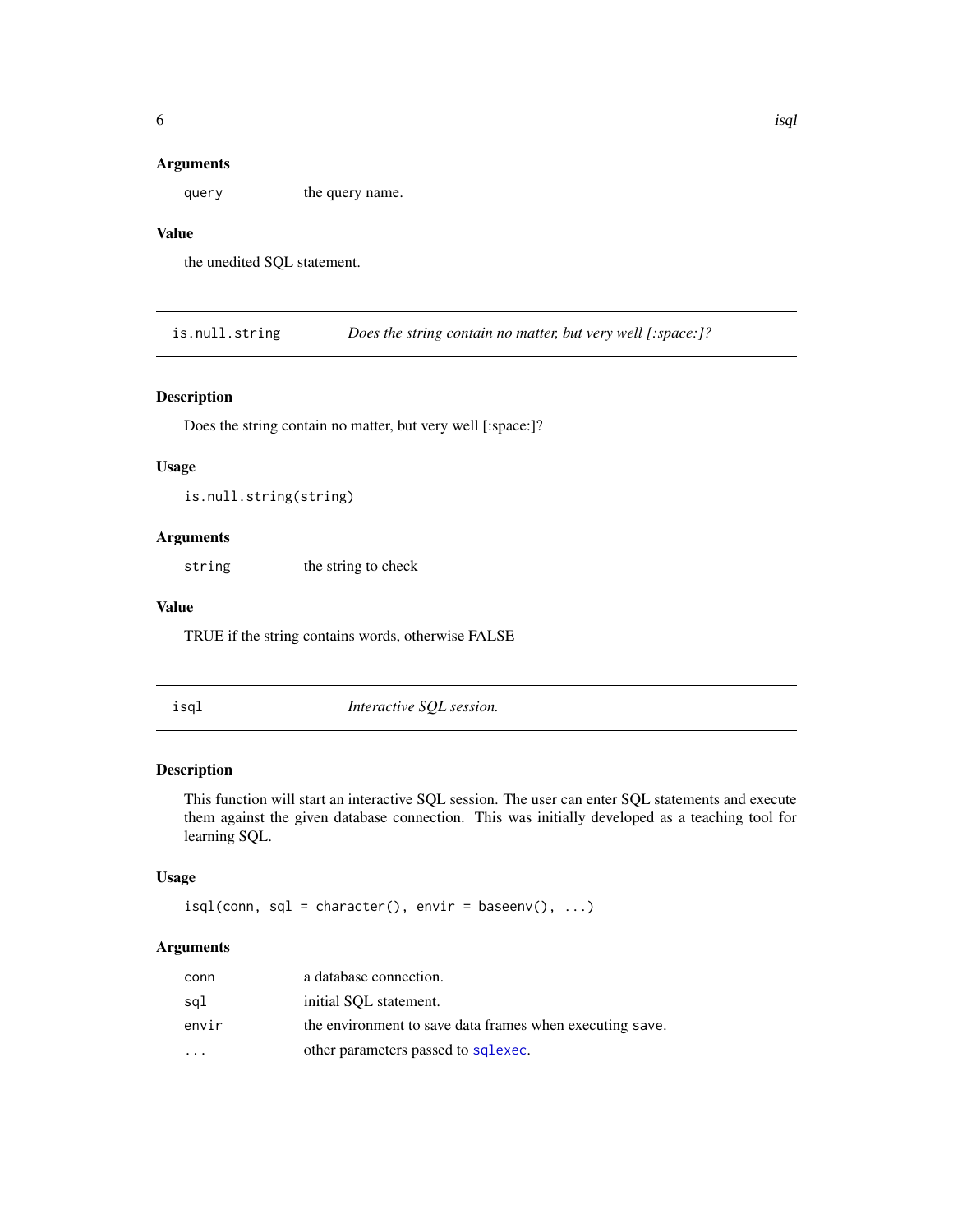#### <span id="page-6-0"></span>parse.element 7

# Value

returns a list containing two character vectors, one with a history of commands and another with a history of SQL statements.

parse.element *Parse a raw string containing key and expressions.*

#### Description

Copied from roxygen2: https://github.com/yihui/roxygen2/blob/master/R/parse-preref.R

#### Usage

parse.element(element, srcref)

# Arguments

| element | the string containing key and expressions |
|---------|-------------------------------------------|
| srcref  | source reference.                         |

#### Value

A list containing the parsed constituents

#### Author(s)

yihui

| parse.introduction | Parse introduction: the premier part of a roxygen block containing |
|--------------------|--------------------------------------------------------------------|
|                    | description and option details separated by a blank roxygen line.  |

#### Description

Copied from roxygen2: https://github.com/yihui/roxygen2/blob/master/R/parse-preref.R

#### Usage

parse.introduction(expression)

#### Arguments

expression the description to be parsed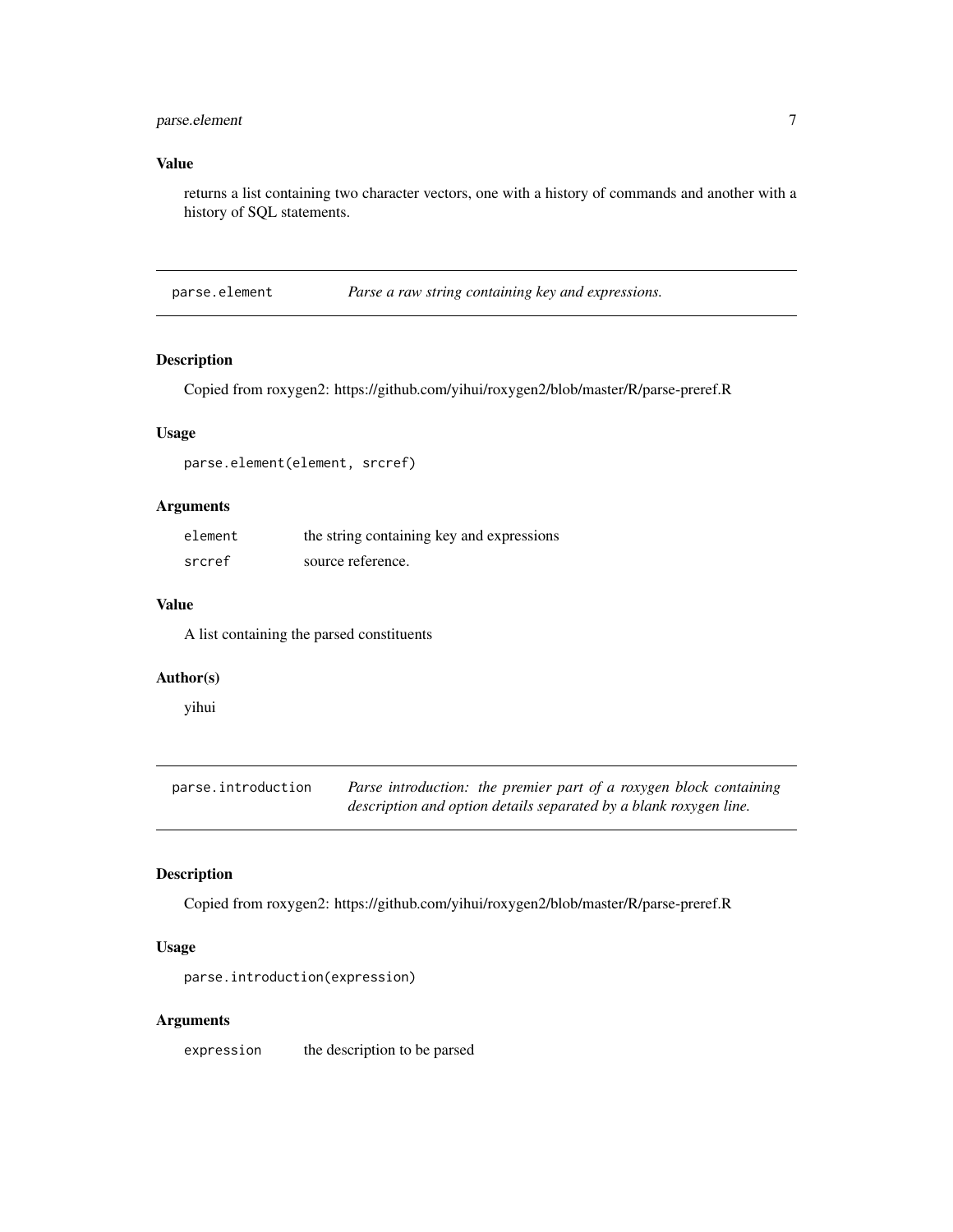# <span id="page-7-0"></span>Value

A list containing the parsed description

#### Author(s)

yihui

print.sqldoc *Prints the SQL documentation.*

# Description

Prints the SQL documentation.

#### Usage

## S3 method for class 'sqldoc'  $print(x, \ldots)$ 

#### Arguments

| x                    | sqldoc object.    |
|----------------------|-------------------|
| $\ddot{\phantom{0}}$ | currently unused. |

recodeColumns *Recodes factors with more than* maxLevels *to characters.*

# Description

Recodes factors with more than maxLevels to characters.

#### Usage

```
recodeColumns(df, maxLevels = 20)
```

| df        | the data frame to recode.                                                                |
|-----------|------------------------------------------------------------------------------------------|
| maxLevels | the maximum number of levels a factor can have before being converted to a<br>character. |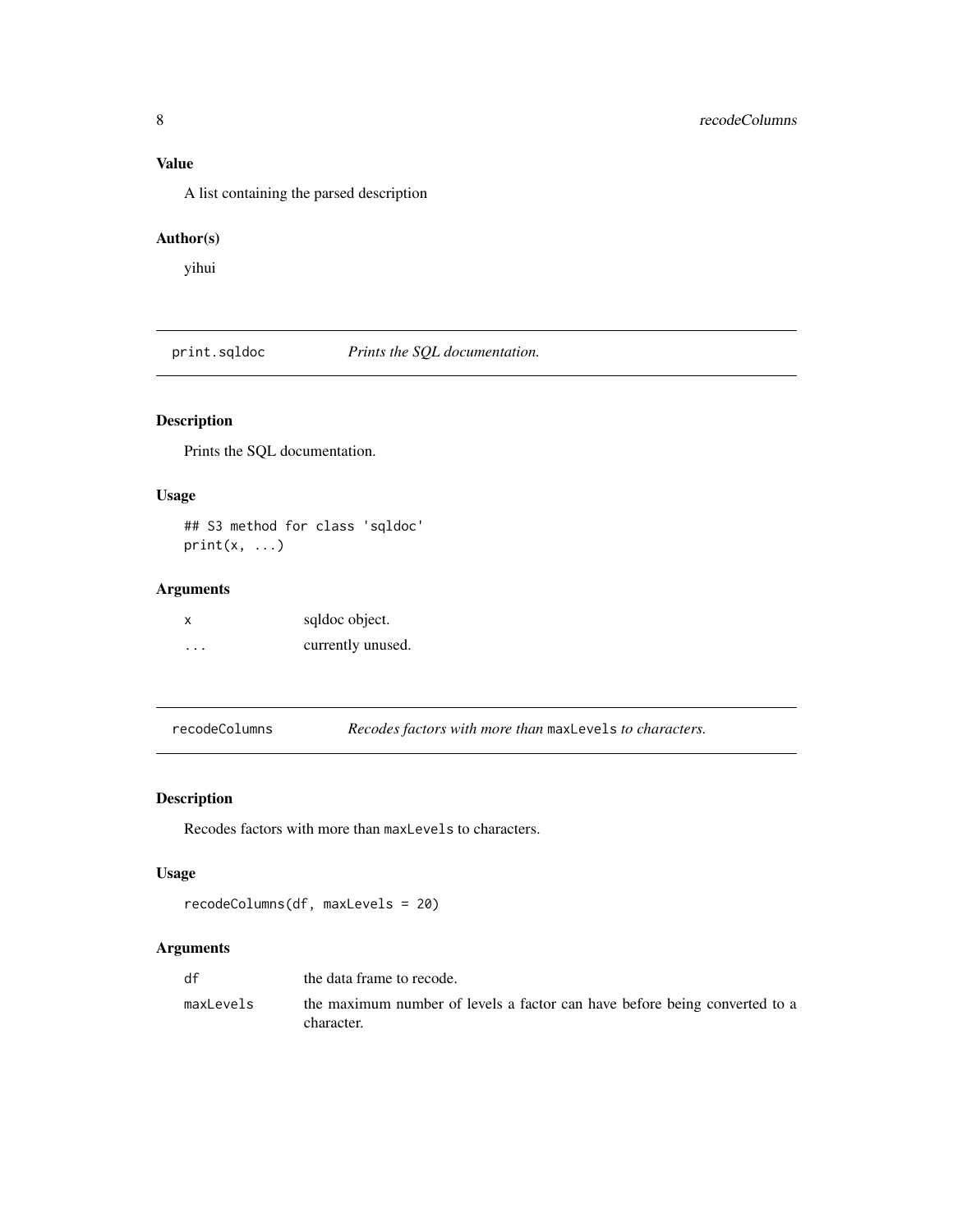<span id="page-8-0"></span>

Parses the query and returns a list with all the elements of the comment.

#### Usage

sqldoc(query)

## Arguments

query the query name.

#### Value

a list with documentation including introduction, return, and params (as a data frame).

<span id="page-8-1"></span>sqlexec *Generic function for executing a query.*

#### Description

Generic function for executing a query.

#### Usage

```
sqlexec(connection, sql, ...)
```
# Arguments

| connection | the database connection.                                     |
|------------|--------------------------------------------------------------|
| sal        | the query to execute.                                        |
| $\cdots$   | other parameters passed to the appropriate sqlexec function. |

#### Value

a data frame.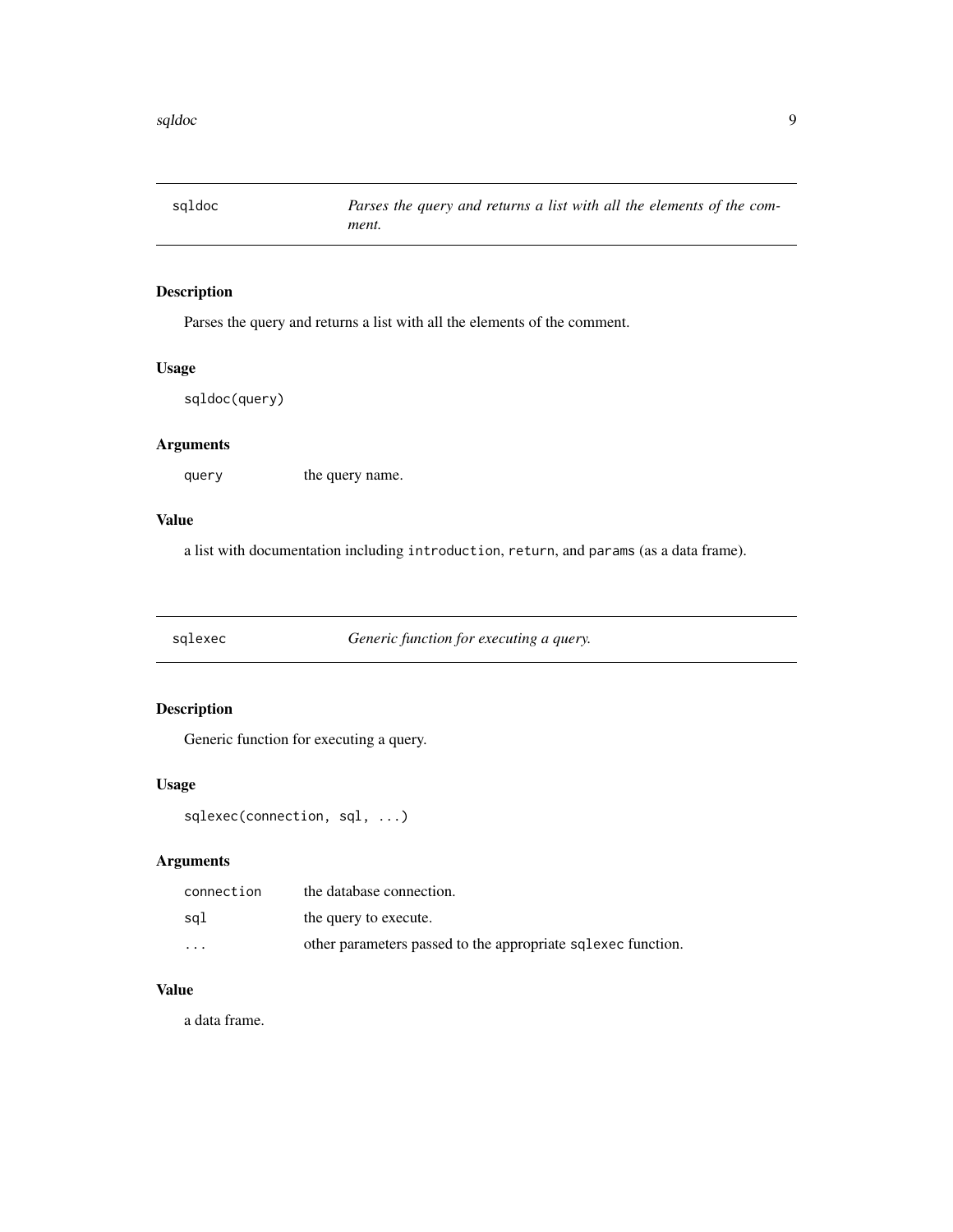<span id="page-9-0"></span>sqlexec.JDBCConnection

*Executes queries for RJDBC*

# Description

Executes queries for RJDBC

#### Usage

```
## S3 method for class 'JDBCConnection'
sqlexec(connection, sql, ...)
```
#### Arguments

| connection | the database connection.                                     |
|------------|--------------------------------------------------------------|
| sal        | the query to execute.                                        |
| $\cdot$    | other parameters passed to the appropriate sqlexec function. |

sqlexec.PostgreSQLConnection *Executes queries for RPostgreSQL*

# Description

Executes queries for RPostgreSQL

#### Usage

```
## S3 method for class 'PostgreSQLConnection'
sqlexec(connection, sql, ...)
```

| connection | the database connection.                                     |
|------------|--------------------------------------------------------------|
| sal        | the query to execute.                                        |
| $\cdot$    | other parameters passed to the appropriate sqlexec function. |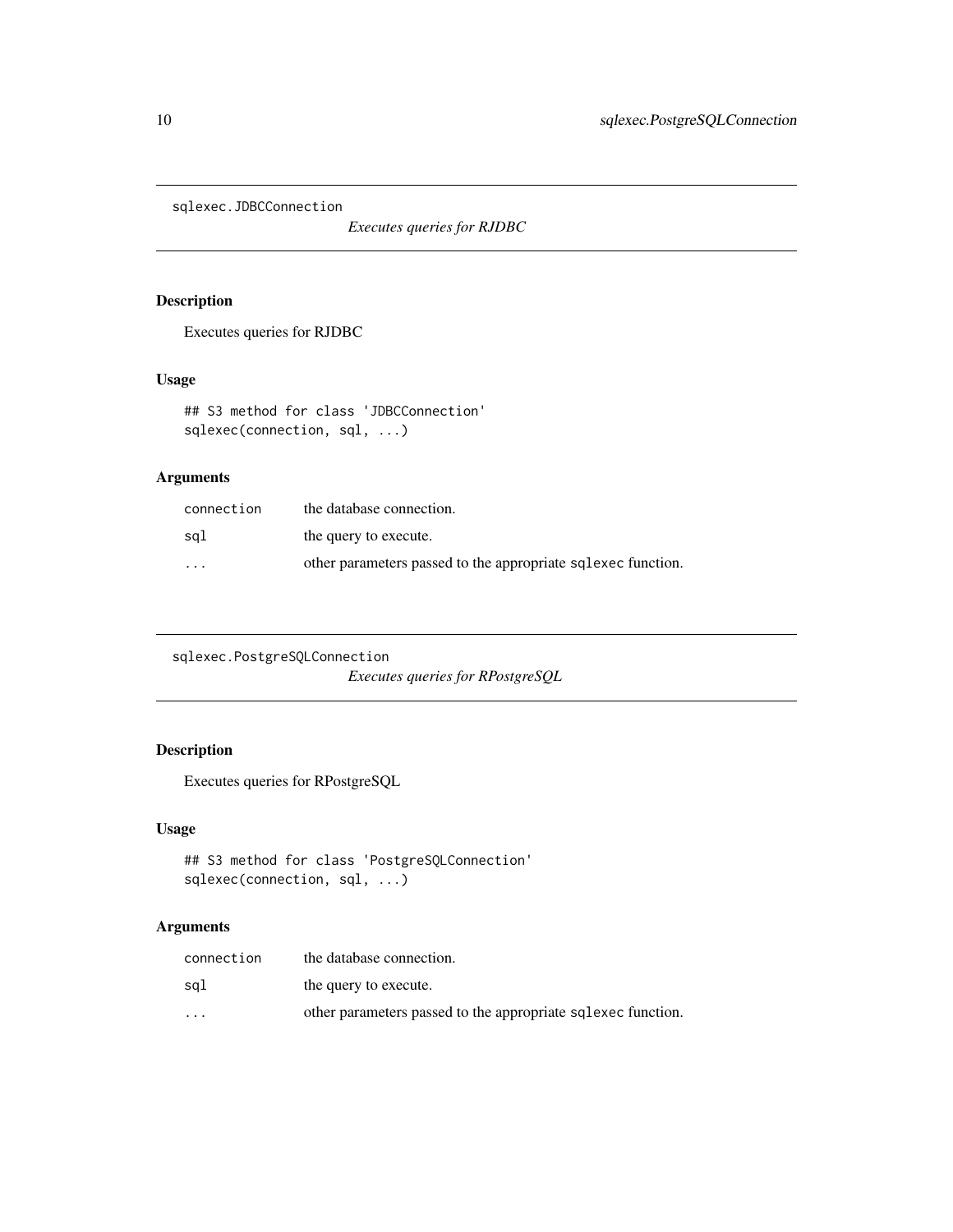<span id="page-10-0"></span>

Executes queries for RMySQL package.

# Usage

```
## S3 method for class 'RMySQL'
sqlexec(connection, sql, ...)
```
#### Arguments

| connection              | the database connection.                                     |
|-------------------------|--------------------------------------------------------------|
| sgl                     | the query to execute.                                        |
| $\cdot$ $\cdot$ $\cdot$ | other parameters passed to the appropriate sqlexec function. |

sqlexec.RODBC *Executes queries for RODBC package.*

# Description

Executes queries for RODBC package.

#### Usage

```
## S3 method for class 'RODBC'
sqlexec(connection, sql, ...)
```

| connection | the database connection.                                     |
|------------|--------------------------------------------------------------|
| sal        | the query to execute.                                        |
| $\cdot$    | other parameters passed to the appropriate sqlexec function. |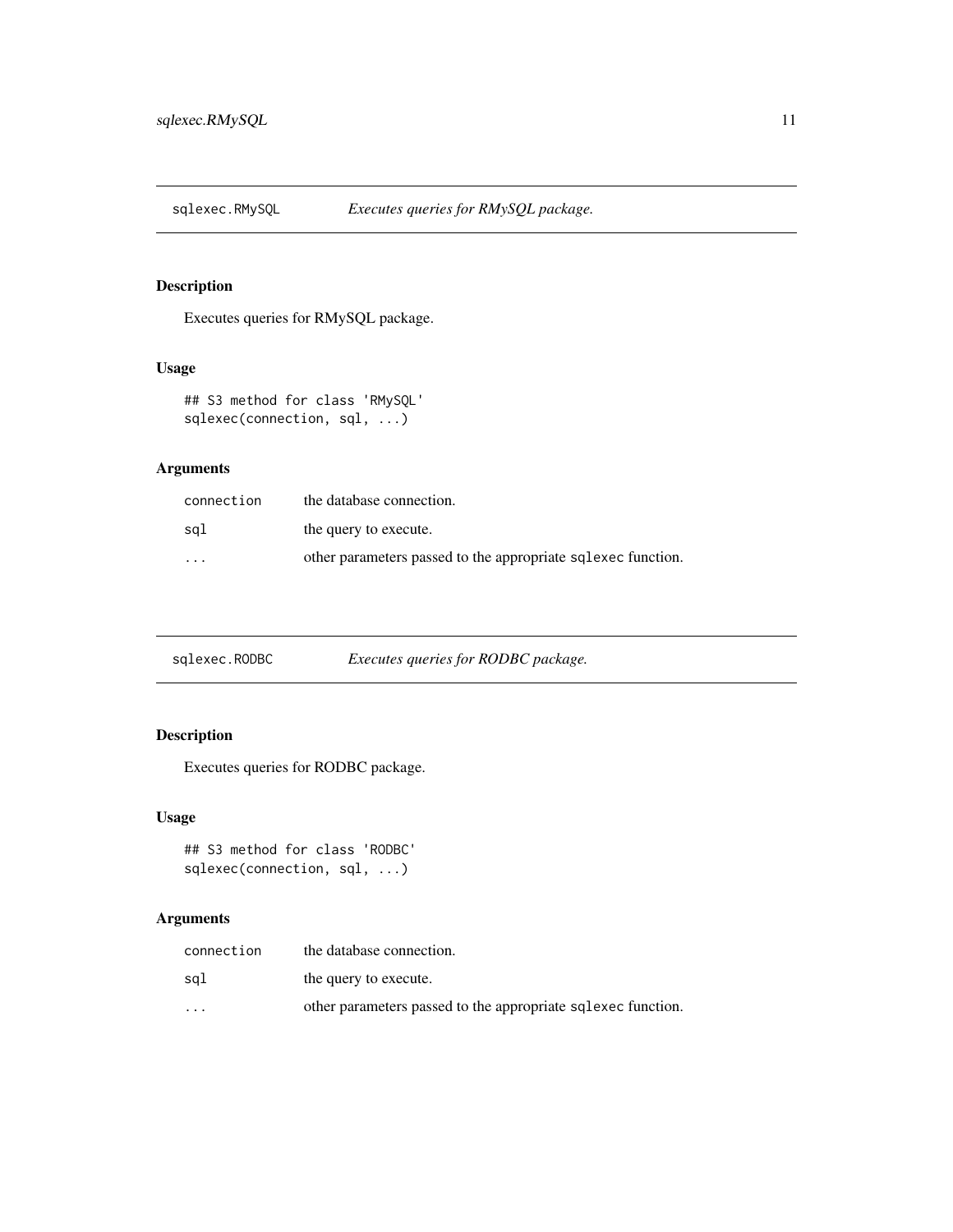<span id="page-11-0"></span>sqlexec.SQLiteConnection

*Executes queries for RSQLite package.*

# Description

Executes queries for RSQLite package.

## Usage

```
## S3 method for class 'SQLiteConnection'
sqlexec(connection, sql, ...)
```
# Arguments

| connection              | the database connection.                                     |
|-------------------------|--------------------------------------------------------------|
| sal                     | the query to execute.                                        |
| $\cdot$ $\cdot$ $\cdot$ | other parameters passed to the appropriate sqlexec function. |

| sqlFile<br>Returns the full path to the query or NULL if not found. |  |
|---------------------------------------------------------------------|--|
|---------------------------------------------------------------------|--|

# Description

Returns the full path to the query or NULL if not found.

#### Usage

```
sqlFile(query)
```
#### Arguments

query the query to find.

# Value

path to the query file.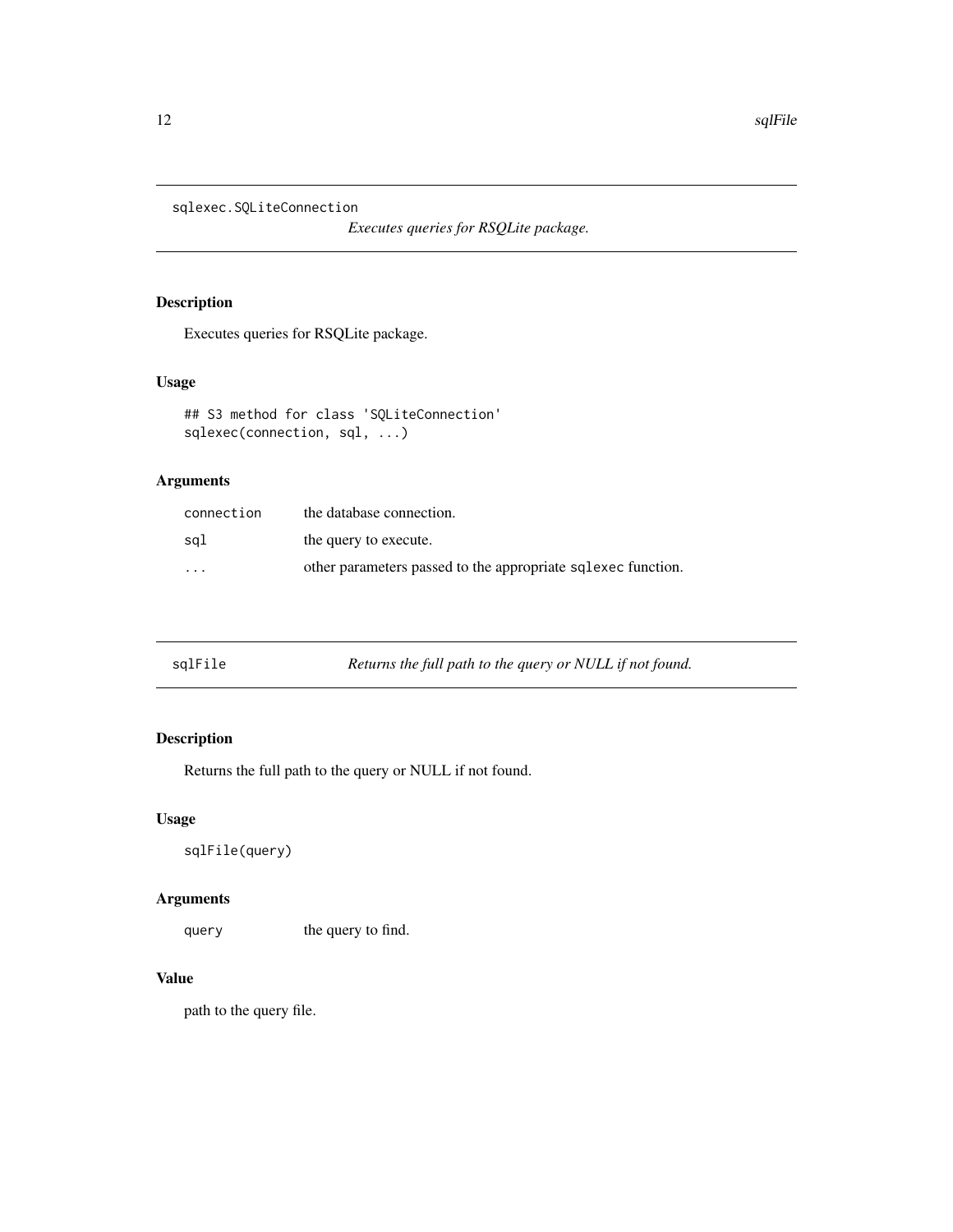<span id="page-12-0"></span>

Search paths for SQL repositories.

## Usage

```
sqlPaths(path, replace = TRUE)
```
# Arguments

| path    | new path to add. This can a character vector of length greater than 1. |
|---------|------------------------------------------------------------------------|
| replace | if FALSE, the path(s) will be added to already existing list.          |

sqlutils.envir *The locations of SQL files*

# Description

The locations of SQL files

# Usage

sqlutils.envir

#### Format

<environment: 0x11220ce98>